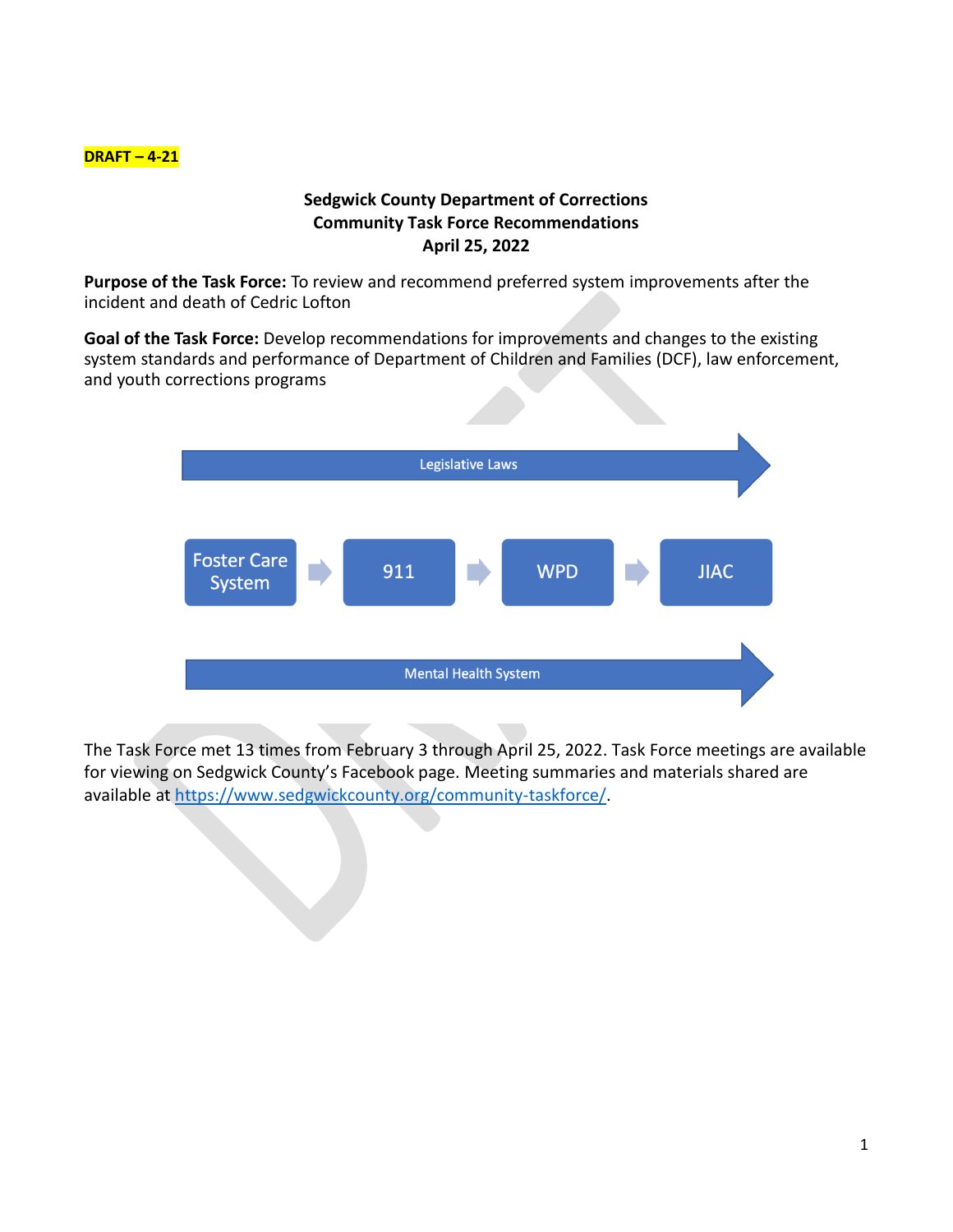### **Community Task Force members invited by Sedgwick County who agreed to serve:**

- Lamont Anderson, Community Partner
- Annmarie Arensberg, KVC Hospital Wichita
- Marquetta Atkins, Destination Innovation
- Taben Azad, Wichita Asian Association
- Larry Burks, Sr., NAACP Wichita Branch
- Poncho Bustos, USD 259
- Mike Fonkert, Kansas Appleseed
- Monique Garcia, Community Partner
- Steve House, Juvenile Defense Counsel
- Debbie Kennedy, Wichita Children's Home
- Pastor C. Richard Kirkendoll, Greater Wichita Ministerial League
- Dr. Rhonda Lewis, Community Partner
- Holly Osborne/Valerie Leon, St. Francis Ministries
- Lilliana Rivera, NAACP Wichita Branch
- Jazmine Rogers, Progeny
- Dr. April Terry, Kansas Advisory Group on Juvenile Justice and Delinquency Prevention

#### **Members added by the Task Force:**

- Tracey Mason, Community Partner
- NaQuela Pack, Community Partner
- Yusef Presley, Community Partner
- Nina Shaw-Woody, Kansas Family Advisory Network
- Yeni Telles, Sunflower Community Action
- Natalie Zarate, Community Partner

Please see addendum at end of recommendations for list of resource members and those who spoke before the Task Force.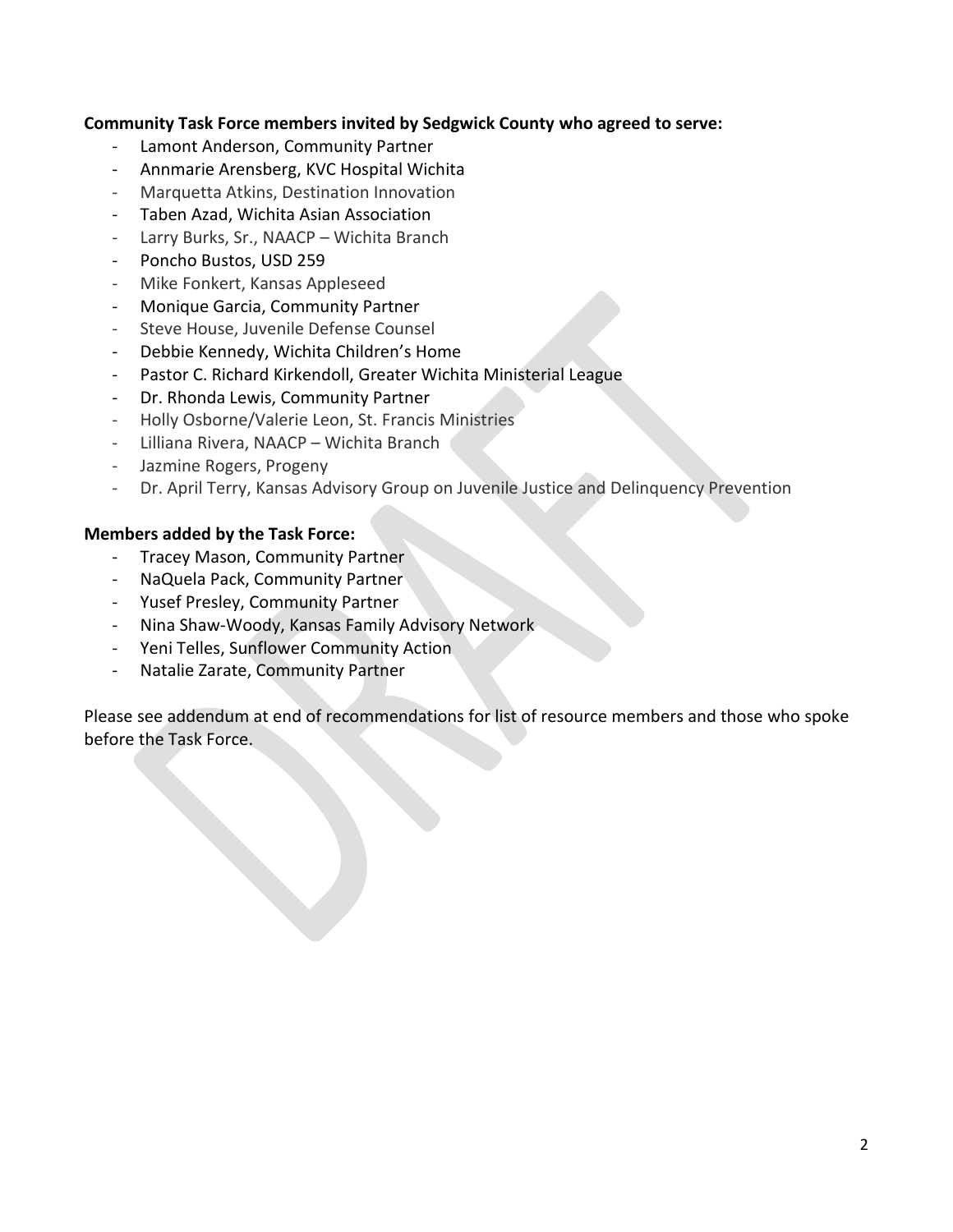### **Task Force Actions**

### **Letter to Department of Justice (DOJ)**

The Task Force discussed sending a letter to the Department of Justice and asked Task Force member Steve House for assistance. The Task Force reviewed sample letters, provided feedback to Steve House who then drafted a letter for the Task Force to review and edit. After feedback from the Task Force the letter was finalized, approved and sent to the DOJ on February 28. [Task Force Letter to Department of Justice](file:///C:/Users/Vera/Autotask%20Workplace/Vera/My%20Documents/Sedgwick%20County/letter-to-doj.pdf)

#### **Systems Recommendations**

The Task Force developed the following recommendations for systems changes and improvements through discussions related to the systems reviewed in meetings. The Task Force reviewed and revised the recommendations for intent and clarity and used a consensus model to put forth these agreedupon recommendations.



To provide some direction to policy makers and systems staff on priority, Task Force members voted for their top five priorities. Some recommendations that were already in process may have had fewer votes because they were close to finalized. The Task Force deems all recommendations critically important to make to achieve needed change.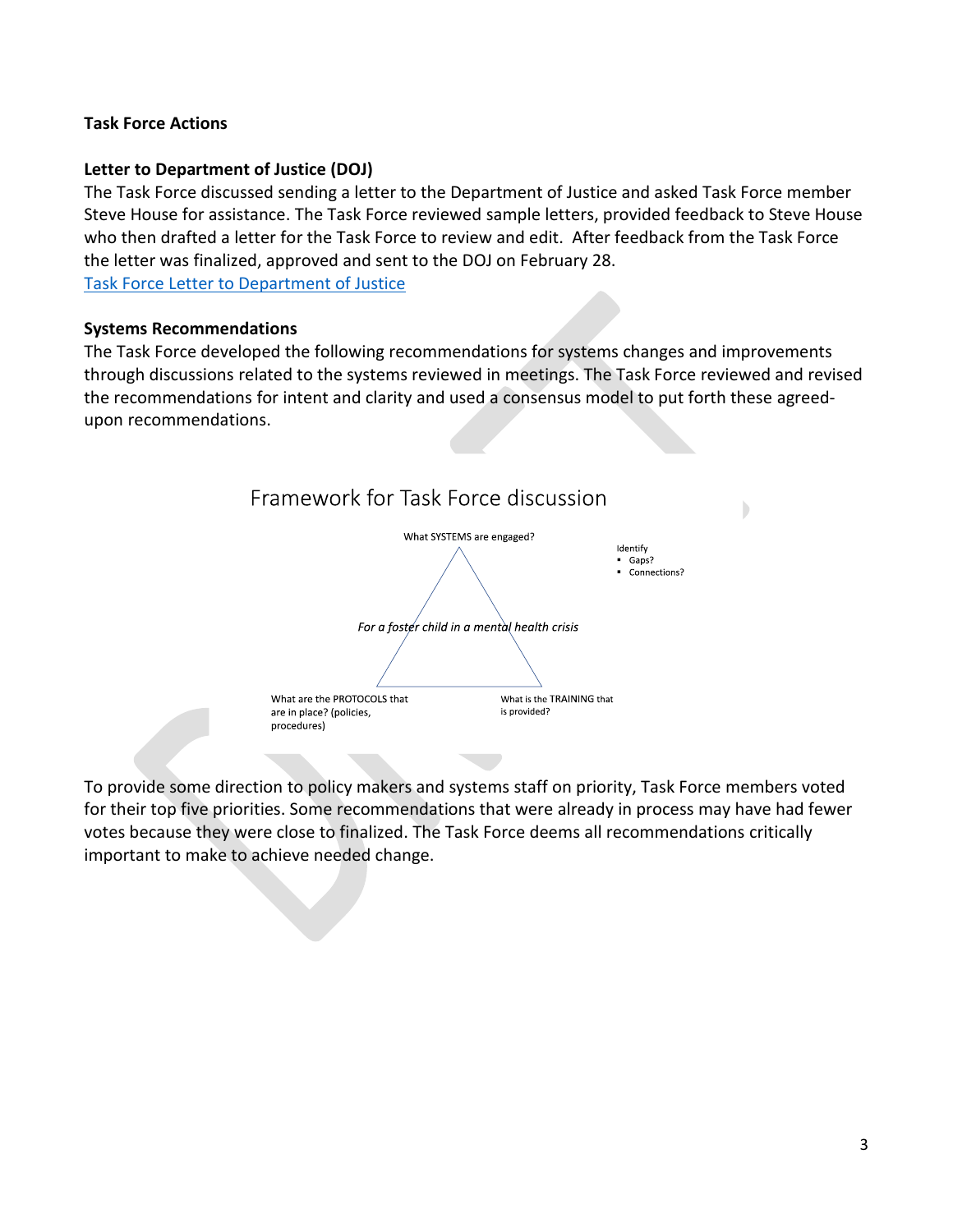### **FOSTER CARE**

#### **We recommend:**

- 1. **Fully funding evidence-based prevention and early intervention programs for youth and families before youth are placed in the foster care system**, including intellectual and developmental disabilities (IDD) services, support for families in the home, behavioral programs, and substance abuse programs, among others. Doing so will build stronger families and alleviate stress on the foster care system – allowing for improved levels of care.
- 2. Requiring the Child Placing Agency and Case Management Provider has a **local contact trained in mental health crisis response on call 24/7** for crisis situations; and create consequences for any agency not following this requirement. Additionally, developing protocol that states if a Child Placing Agency worker is not available during a crisis, a **supervisor** will be called.
- 3. Creating an **eco-system** that connects community resources, grassroot organizations, advocates, coaches, champions, and others with the Kansas Department of Children and Families (DCF), Law Enforcement, Sedgwick County COMCARE, Juvenile Intake and Assessment Center (JIAC) and Juvenile Detention Facility (JDF) and other systems that serve foster care children in a mental health crisis.
- 4. Formalizing **standard procedures** so both the Child Placing Agency and Case Management providers are legally responsible for the foster children in their care.
- 5. Developing and implementing **standardized training** for foster care, law enforcement, 911, JIAC and JDF personnel, to include topics on de-escalation, mental health first aid, adolescent brain development and de-stigmatization of mental health, as well as when and under what circumstances a youth can and should be taken to Ascension Via Christi St. Joseph, as opposed to JIAC. *[See also in Recommendations for 911, WPD, Juvenile Corrections]*

#### **Additionally,**

6. Requiring foster families to complete a standardized program in adverse childhood experiences (ACES) and trauma-informed care that are culturally relevant, and genderresponsive. If they don't participate, they are disqualified from participating in the foster care program.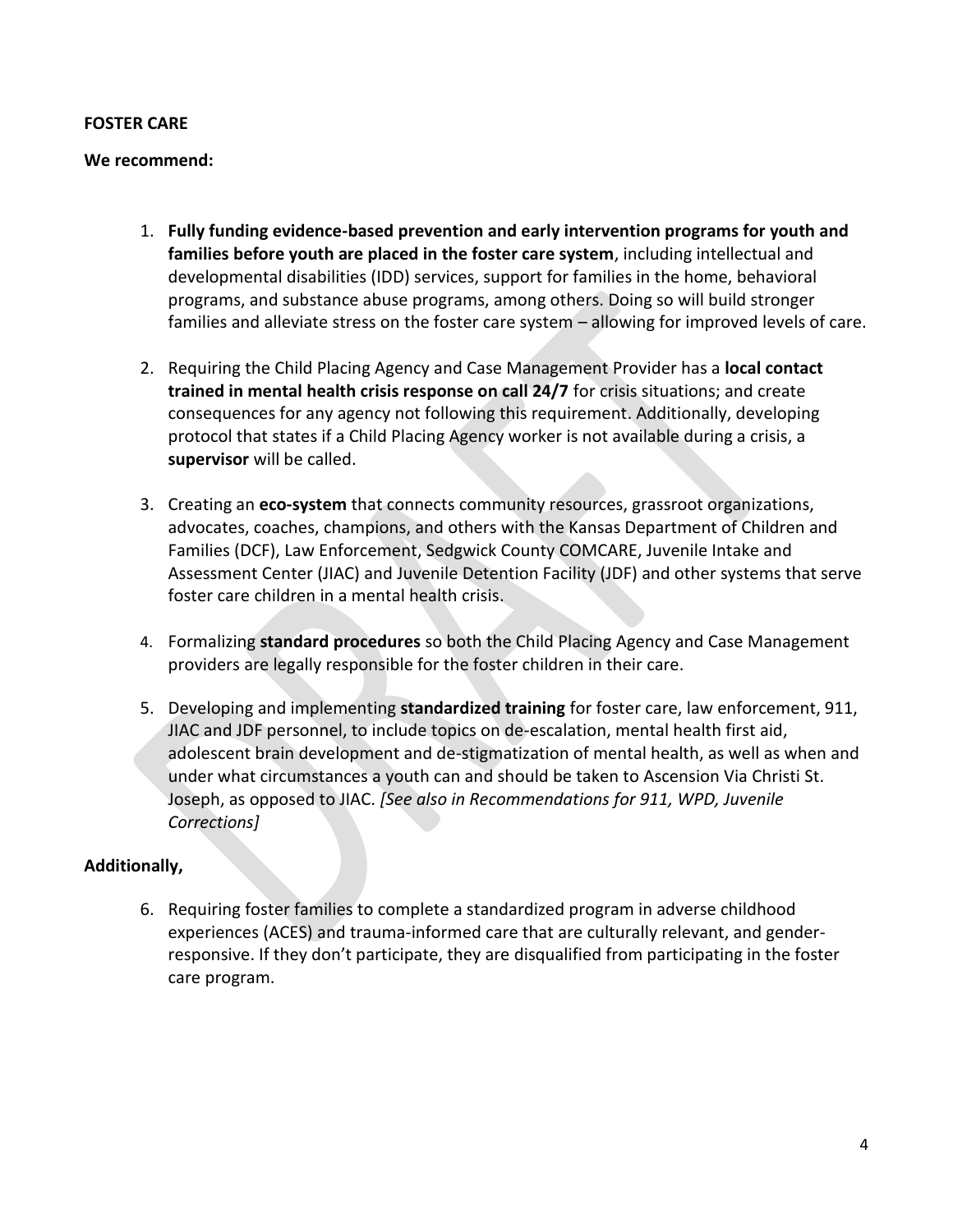- 7. Requiring DCF and its contracting foster care agencies to ensure employees, foster families and foster children receive benefits that include mental health and mindfulness coaches; additionally, ensure staffing to cover employee caseloads so that employees can utilize benefits such as mental health/mindfulness, vacations, etc., and not return to a backload that prevents them from providing the best care to youth and families.
- 8. Expanding the Crossover Youth Practice Model for sharing data and system protocols between DCF, school districts, and the juvenile justice system, to allow those agencies to effectively serve the foster youth in their care.
- 9. Supporting the passage of HB 2468 and HB 2469, which establishes the foster youth and foster parent bill of rights and requires distribution to each foster youth and foster family; ask Sedgwick County to add HB 2468 and HB 2469 to its 2023 Legislative Agenda.
- 10. Administering an assessment (using disaggregated data) of the youth in the foster care system that allows root cause issues to be identified and a strategic plan developed that will address barriers and systemic issues.
- 11. DCF design and disseminate a roadmap to assist foster families in accessing local community services and support to aid in the care of youth in the foster care system.
- 12. Supporting the enactment of SB 12 (approved in 2022), which requires DCF to develop an implementation plan for a set of performance-based contracts to provide an array of evidence-based prevention and early intervention services.
- 13. Extending a thank-you to foster families for the support and sacrifice they make in providing homes for children in need of care.
- 14. Developing and implementing a pre/post survey to evaluate satisfaction of families who participate in Family First and Family Preservation programs. Utilize feedback to enhance program and service delivery.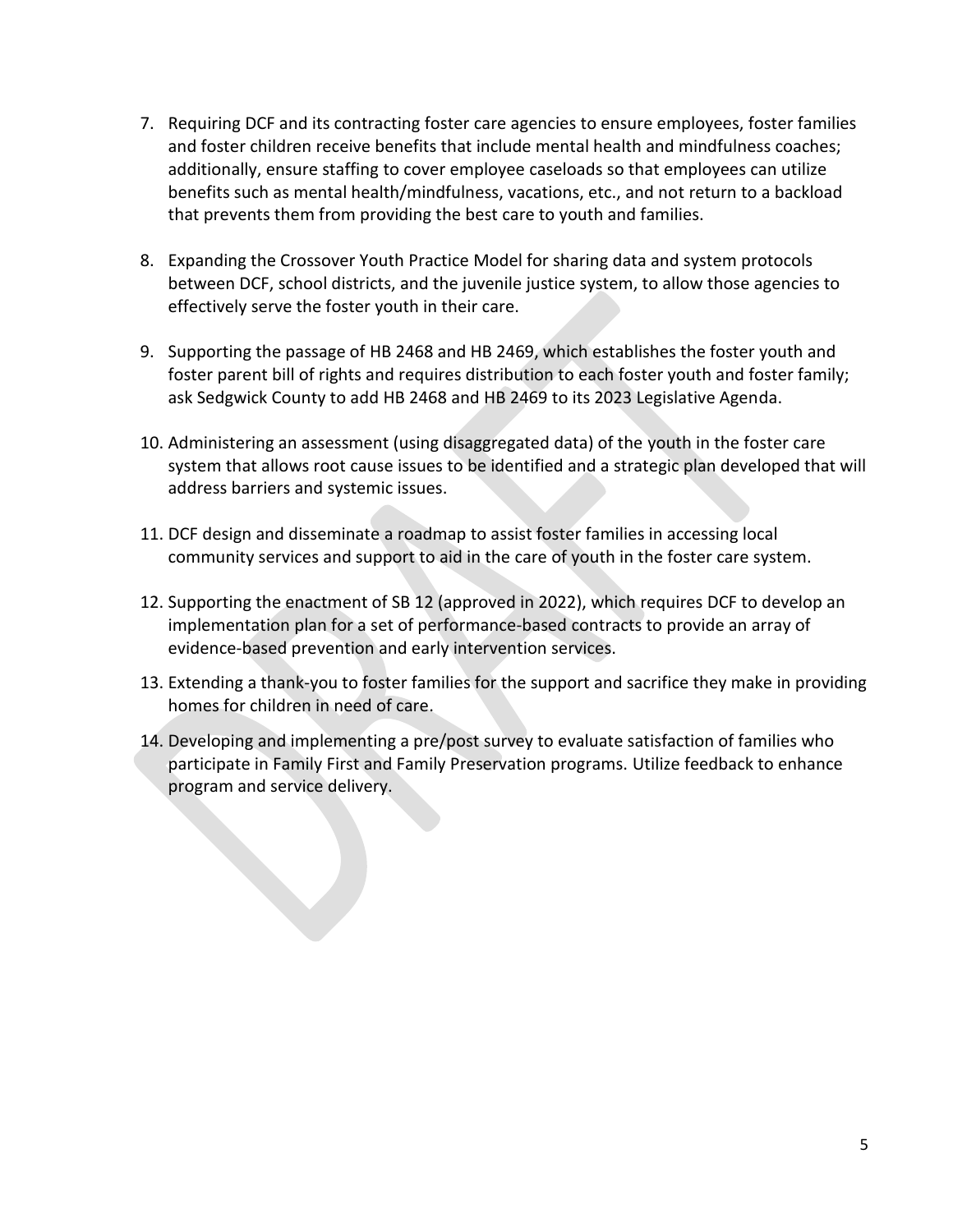## **SEDGWICK COUNTY 911 EMERGENCY COMMUNICATIONS**

### **We recommend…**

- 1. Develop an uninterrupted, 24/7 **mobile mental health response system** that can be dispatched by 911 through a combination of the following –
	- 1 a. Increasing funding for COMCARE mobile response team to increase availability.
	- 1.b. Increasing funding for ICT One, so they can be available 24/7.

1.c. Developing and implementing a new crisis response model that focuses on having a mental health and medical responder available for crisis calls, with a process in place to engage with law enforcement as appropriate for each call.

- 2. Embed **qualified mental health providers** within the 911 system.
	- Austin, TX, model
	- Colorado model
- 3. Add an additional position, **"Continuing Education Coordinator,"** to the 911 budget to enrich continuing education and training for 911 employees to better screen callers, develop tools to evaluate mental health needs and then transfer to COMCARE or another agency as appropriate.
- 4. By December 2022, establish a **community advisory board** that is reflective of the diverse communities 911 services. This advisory board should create plans for transparency and acknowledgement of board members conflict of interest.
- 5. Address the high turnover rates at 911 by continuing to **improve pay; improve diversity in recruitment and hiring** for 911 staff; and add **benefits** that focus on the wellness of 911 personnel.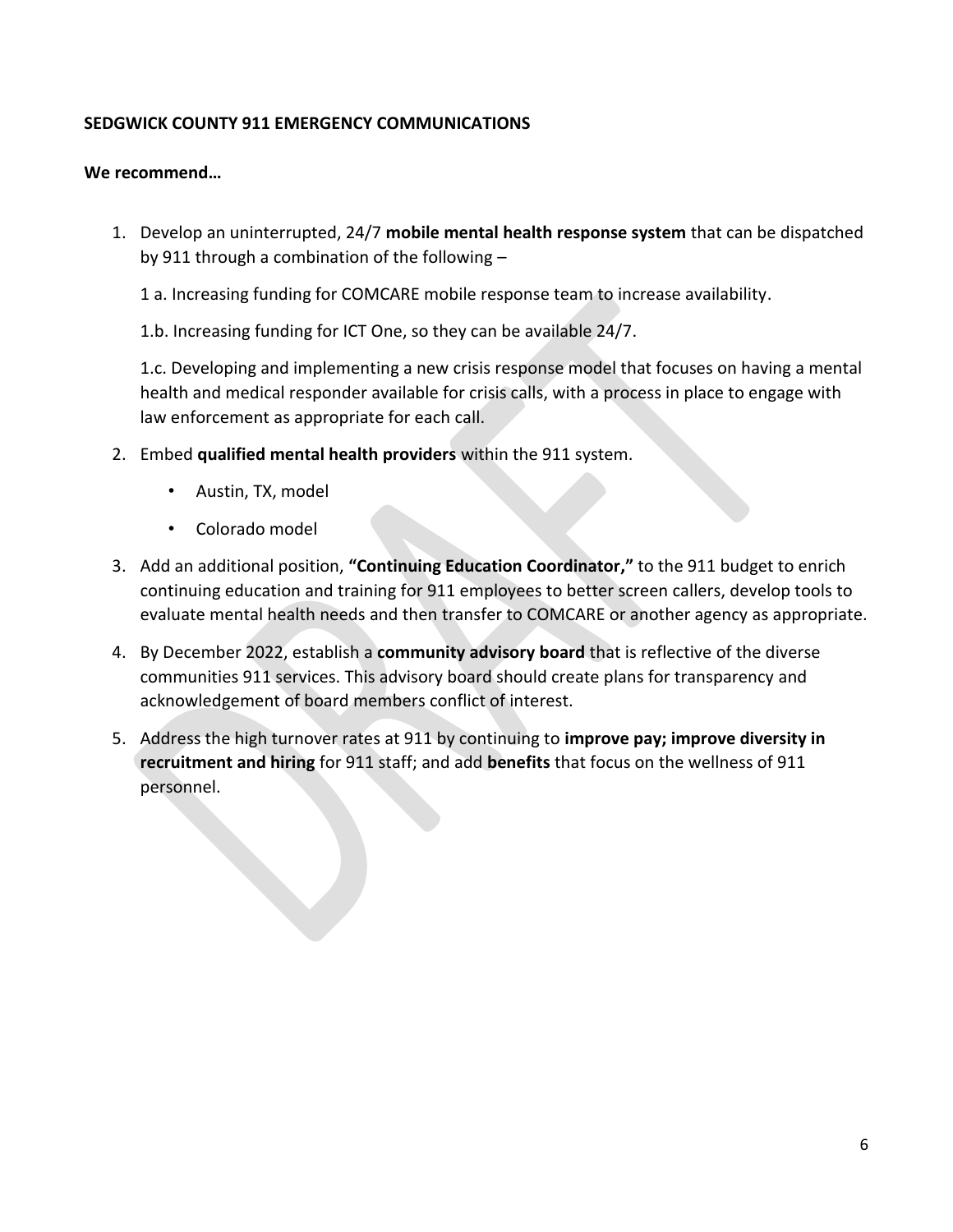## **WICHITA POLICE DEPARTMENT (WPD)**

#### **We recommend…**

- 1. Increasing **funding for COMCARE mobile mental health unit and ICT One**, so they can be available 24/7 and dispatched by 911 as a resource that serves the community.
- *2.* Developing and implementing **standardized training** for foster care, law enforcement, 911, JIAC and JDF personnel, to include topics on de-escalation, mental health first aid, adolescent brain development and de-stigmatization of mental health, as well as when and under what circumstances a youth can and should be taken to Ascension Via Christi St. Joseph, as opposed to JIAC. *[Cross-reference same recommendation for Foster Care, JIAC]*
- 3. Creating an **eco-system** in Wichita and Sedgwick County that provides a tightly engaged network of collaborators between the systems that intersect with foster youth who might be facing a mental health crisis, and the grassroots agencies in the community that can fill in the gaps for these youth. The agencies include DCF, Law Enforcement, COMCARE, JIAC and JDF. Grassroots organizations include advocates, coaches, champions, and others. Organizations and individuals elected to be a part of the eco-system will be required to attend FREE training provided by the city/county that would cover topics such as: crisis intervention, de-escalation, mental health first aid and other training as identified by the organization.
- 4. By 2023, create a **centralized database** at the Wichita Police Department that fosters transparency in the collaborations that exist between WPD and the community. The database will provide easy access for law enforcement, as well as a mechanism for other grassroot organizations to be added to the resource list for future collaborations.

4a. Additionally, the Wichita Police Department will include in the database information about how it is continually engaging in **authentic dialogue** to eliminate barriers, address biases and build trust with marginalized groups throughout the community. This engagement will occur through attending/partnering in community events, attending neighborhood and community organization meetings, as well as hosting community forums.

- 5. Hiring (3) full-time and (3) part-time **qualified mental health professionals** to be on staff to support WPD employees. Supporting employees with their mental health has a direct impact on how employees show up and serve Wichita's diverse community.
- 6. Requiring mandatory **trauma-informed training** for law enforcement to better understand and serve all members of the community – but especially those from minority, underserved and atrisk populations who are more likely to struggle with PTSD and other forms of trauma.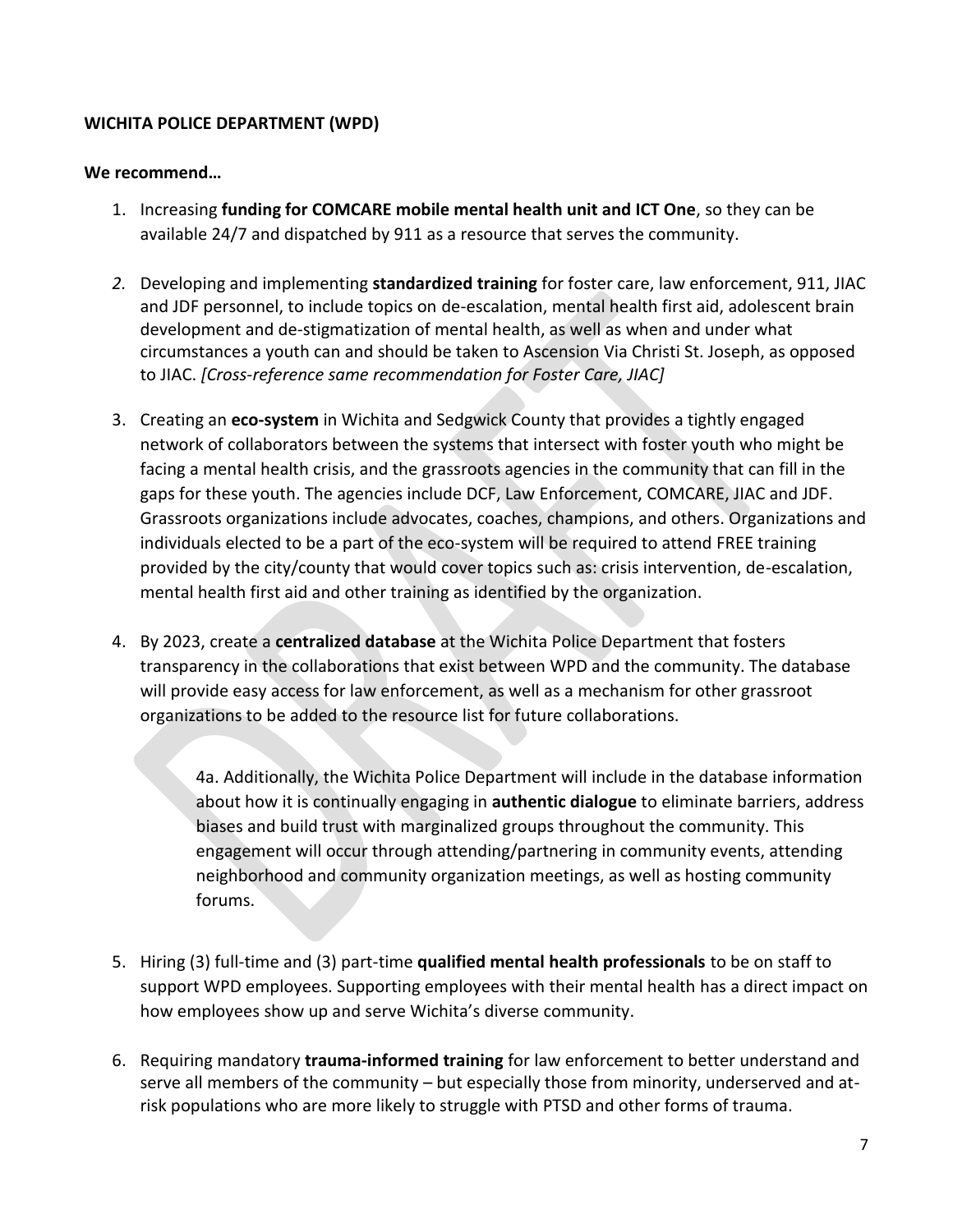# **Additionally,**

- 7. Requiring **CIT training for all law enforcement supervisors** and for **all law enforcement officers** between their third and fifth year **i**n the field. Officers who are between 1-2 years of service should be **required to attend continuing mental health education** to ensure officers remain up to date on mental health practices and changes.
- 8. Creating a **culture** at WPD that lives up to the expectations to "protect and serve" all people in Wichita's **diverse community**. Included in this recommendation is an annual review of employee expectations and policies to identify ineffective processes and unacceptable behaviors. This recommendation also should be considered along with support of the findings from the independent review currently being conducted because of racist text messages sent/received by several members of the police department.
- 9. Enhancing the **Axon policy** to include language that requires Officers to leave their body cameras on throughout an entire incident, including the completion of paperwork. Additionally, a process should be developed for random review of Axon footage and should be included as a part of the Officers periodic coaching and annual performance evaluation.
- 10. Requiring all training related to mental health, trauma, cultural and gender diversity, and implicit bias be **required at regular intervals** for all law enforcement, JIAC and JDF personnel. (See also in Youth Corrections.)
- 11. Fostering a culture at WPD that allows **exceptions to police protocols** so an officer can escalate above the Supervisor's order when responding to calls involving foster youth in a mental health crisis. This is needed due to the complexities of multiple jurisdictions and custodies involved when a child is in the foster care system.
- *12.* Developing and implementing a **MOU** between the Wichita Police Department and Juvenile Intake Assessment Center (JIAC) that honors the 2016 US Attorney General Opinion and clearly outlines that arrest report must be completed before youth is released to JIAC. The arrest report should include all details from the original classification of the call from dispatch to final classification of the call when the youth arrives at JIAC, all expectations for youth brought to the facility, transfers, arrest reports, officer release form, etc. *[See also in JIAC Recommendations]*
- 13. Ongoing **implicit bias training and testing** that includes, race, culture and gender diversity, for all law enforcement officers and supervisors.
- 14. Expanding the **Community Support Specialists** at WPD.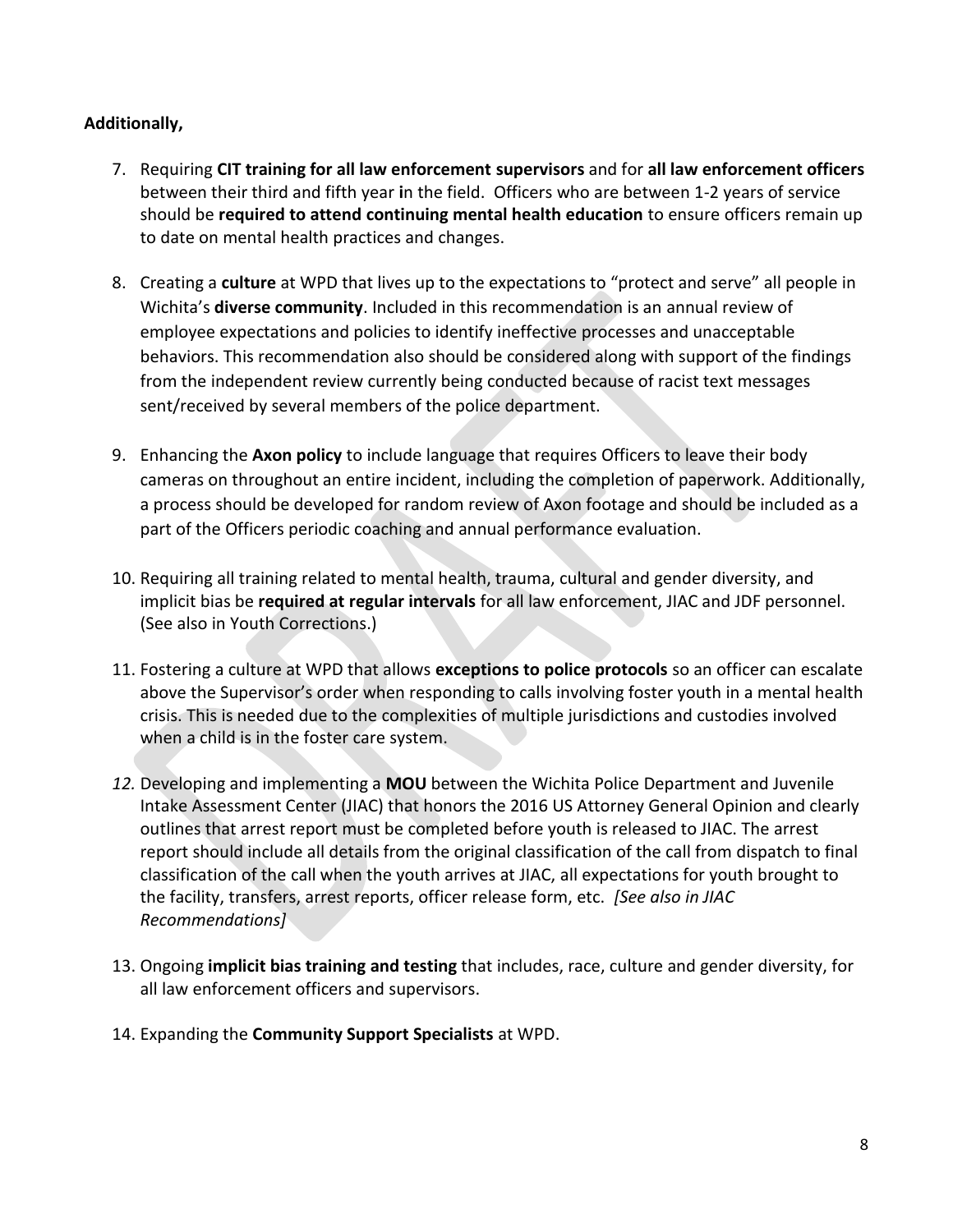## **YOUTH CORRECTIONS**

### **We recommend…**

- 1. By July 1, 2022, updating JIAC Policy 8.810 **Use of Force**, so that it states:
	- Once youth is secured in a cell, instead of holding him/her down in the prone position, close the cell and allow the youth to calm down.
	- Do not use any position that covers the youth's chest.
	- Only allow the prone position to be used to cuff and sit or cuff and stand.
	- **Dimethm 1** One staff person is responsible for video/audio recording any incidents of restraint, keeping time to ensure a youth is sitting or standing immediately after cuffing/restraining, and the youth is in overall good health and wellbeing. This person would also be observing employees and in charge of "tapping out" anyone who appears to have reached his or her physical, mental, or emotional limit when working with a youth. This person should never assist in restraining the youth. *[KJCC has a program that could be used as a model.]*
- 2. Increasing Sedgwick County funding to JDF to provide for **core mental health services** that also support JIAC, so those services provided by JIAC are not dependent on grant funds for mental health programs at the local level.
- 3. Requiring a **nursing staff person** to be present at JIAC/Juvenile Detention Facility (JDF) 24/7.
- 4. Establishing a long-term goal for the Kansas Department of Corrections to develop and implement a strategy that moves juvenile justice systems to a **restorative justice system**.
- 5. Supporting the Mental Health and Substance Abuse Coalition legislative agenda to **increase the number of mental health professionals** in Sedgwick County.

## **Additionally**

- 6. Requesting a **Legislative post-audit** be conducted to examine the implications of the "Stand Your Ground" laws, particularly as it relates to incidents involving law enforcement.
- 7. Ensuring JIAC and JDF provide **trauma care services** for youth who experience a traumatic, crisis event while at JIAC or JDF. Services could be delivered onsite, as well as in the community once a child is released.
- 8. Requiring **CIT training** for JIAC and JDF personnel.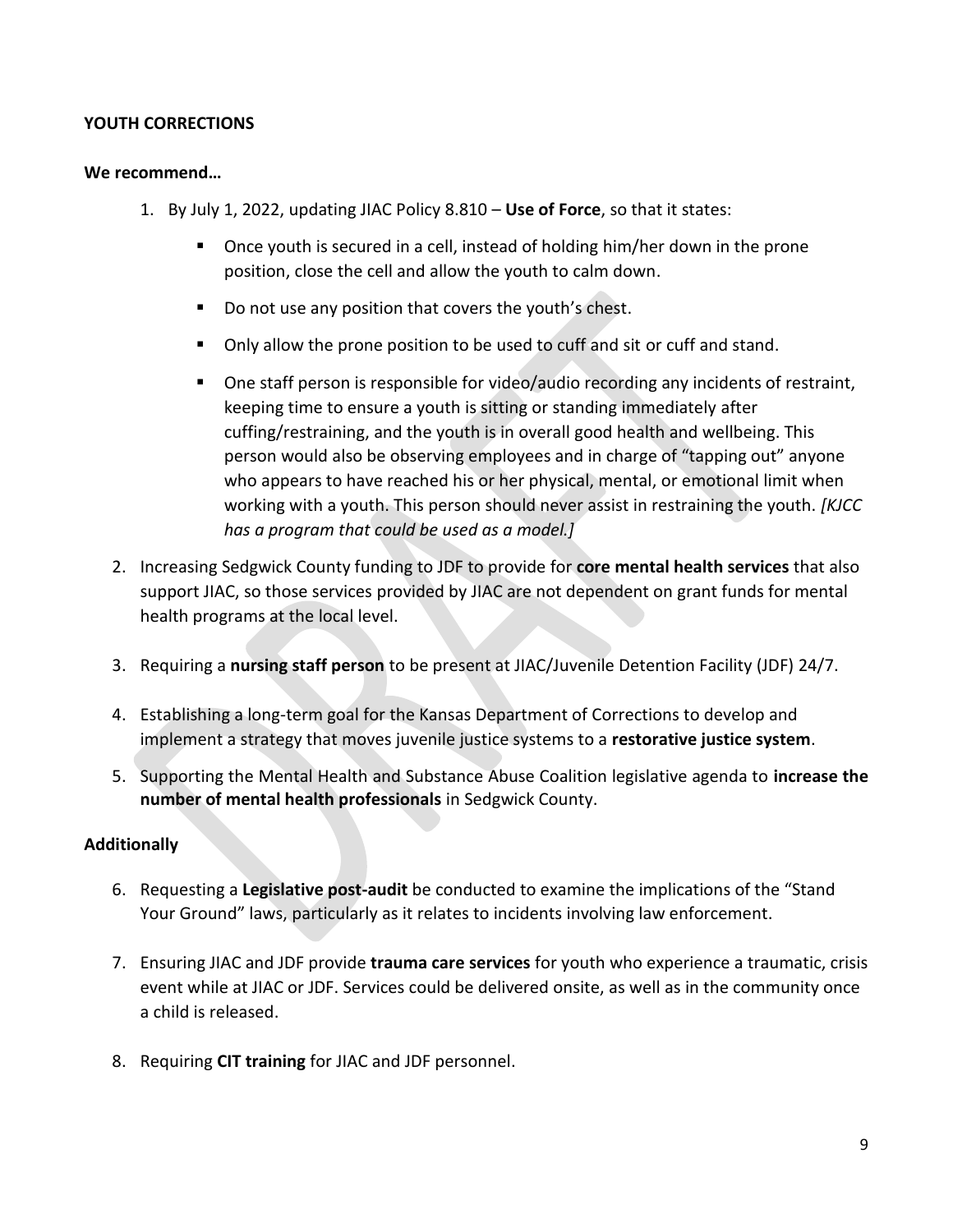- 9. Creating a **database at JIAC that identifies grassroot organizations** that serve youth who are impacted by the youth correction systems. A transparent process should be developed and implemented that allows the community to see organizations included in the database, as well as creates opportunity for other organizations to be added to the database. Organizations listed in the database will be intentionally engaged and provided with technical assistance to apply for grant funds that allow for culturally relevant, gender and trauma-based programs are available for youth. (Opportunity to coordinate with similar recommendation for WPD.)
- 10. Establishing a **"calming room"** at JIAC that could be safe for youth experiencing some form of distress, where they can be safely left alone and not restrained.
- 11. Prioritizing in the County's upcoming Capital Improvement Plan (CIP) budget updates for the **video recording system** at JIAC to cover more areas of the lobby and holding rooms, and a recording system that includes **audio capacity**.
- 12. Supporting the expansion of the statewide **Crossover Youth Practice model** implementation to every judicial district in Kansas and develop local protocols to serve youth with involvement in child welfare and juvenile justice systems.
- 13. Creating and staffing a **Citizen's Review Board** for JIAC and JDF, with quasi-judicial powers.
- 14. Ongoing **implicit bias training and testing** that includes, race, culture and gender diversity, for all JIAC and JDF personnel.
- 15. Ensuring a reliable level of service for **remote/virtual access to mental health** consults at JIAC and JDF from COMCARE or another mental health provider. The providers need to be available  $24/7.$
- 16. Updating the language of the JIAC **Medical Criteria for Admission Form 8.804** so it requires current and accurate information prior to transfer.
- 17. Requiring all training related to mental health, trauma, cultural and gender diversity, and implicit bias be **required at regular intervals** for all law enforcement, JIAC and JDF personnel. (See also in WPD.)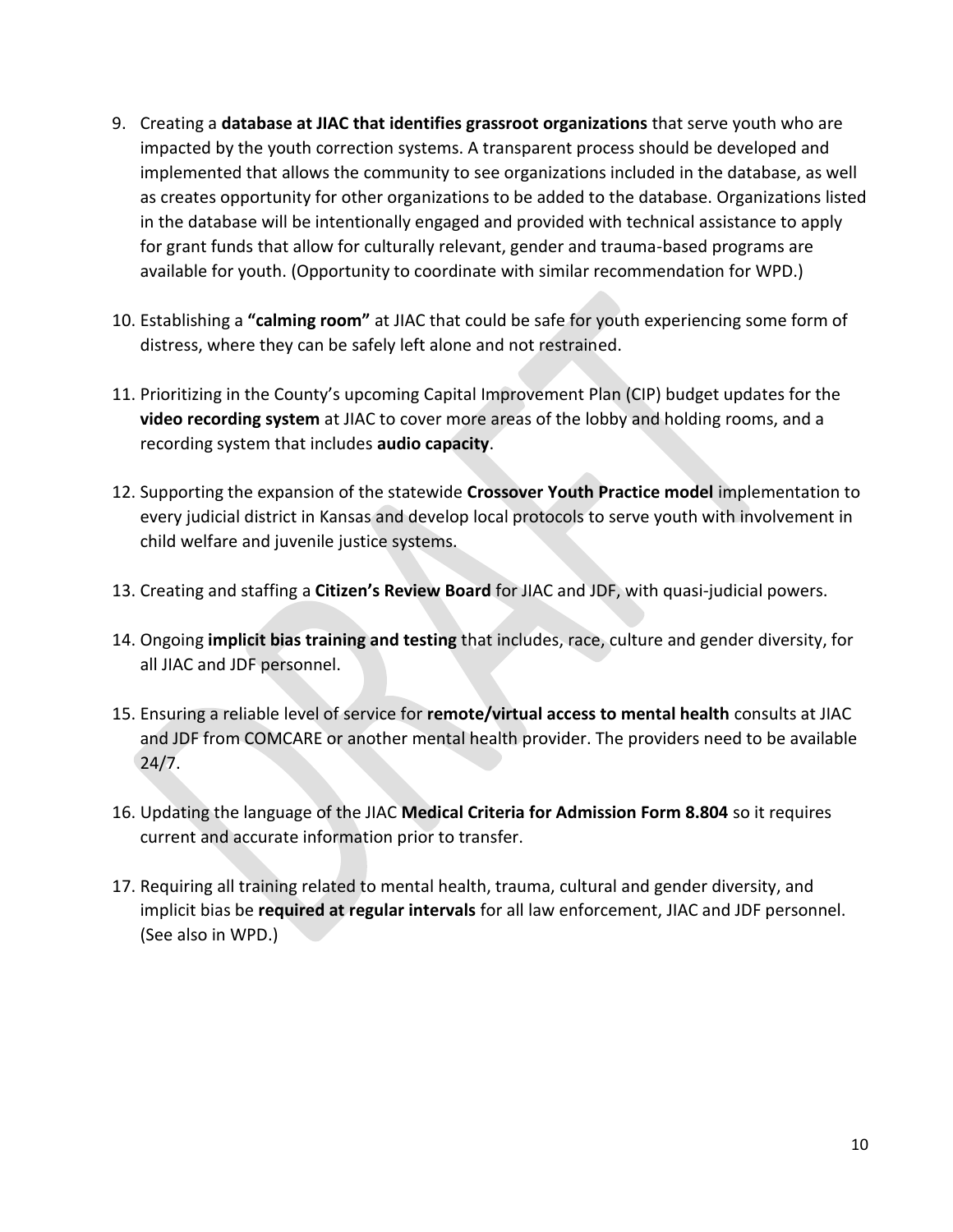- 18. Developing and implementing a **MOU** between the Wichita Police Department and Juvenile Intake Assessment Center (JIAC) that honors the 2016 US Attorney General Opinion and clearly outlines that arrest report must be completed before youth is released to JIAC. The arrest report should include all details from the original classification of the call from dispatch to final classification of the call when the youth arrives at JIAC, all expectations for youth brought to the facility, transfers, arrest reports, officer release form, etc. *[See also in WPD Recommendations]*
- 19. Requiring law enforcement officers who bring an allegedly combative, noncompliant youth into the JIAC **to stay on scene, or nearby**, until the juvenile is processed.
- 20. Striving for **parity in programs** for those impacted by the youth corrections systems, through intentional engagement and funding of culturally competent and gender responsive programming.
- 21. Not allowing a juvenile in a **Wrap restraint** be brought into the JIAC facility.
- 22. Not allowing a **single JIAC worker** to handle intake for someone described as "a combative juvenile."
- 23. Ensuring all juveniles at JIAC **are separated from each other** (taken to another room), so they are not exposed to potentially traumatic events in the common areas.
- 24. Strengthening the **Individual Justice Plan (IJP)** process used in different organizations throughout Sedgwick County.
- 25. Using Team Justice as a vehicle to **gain community volunteers** for Crossover Youth Practice **Model**